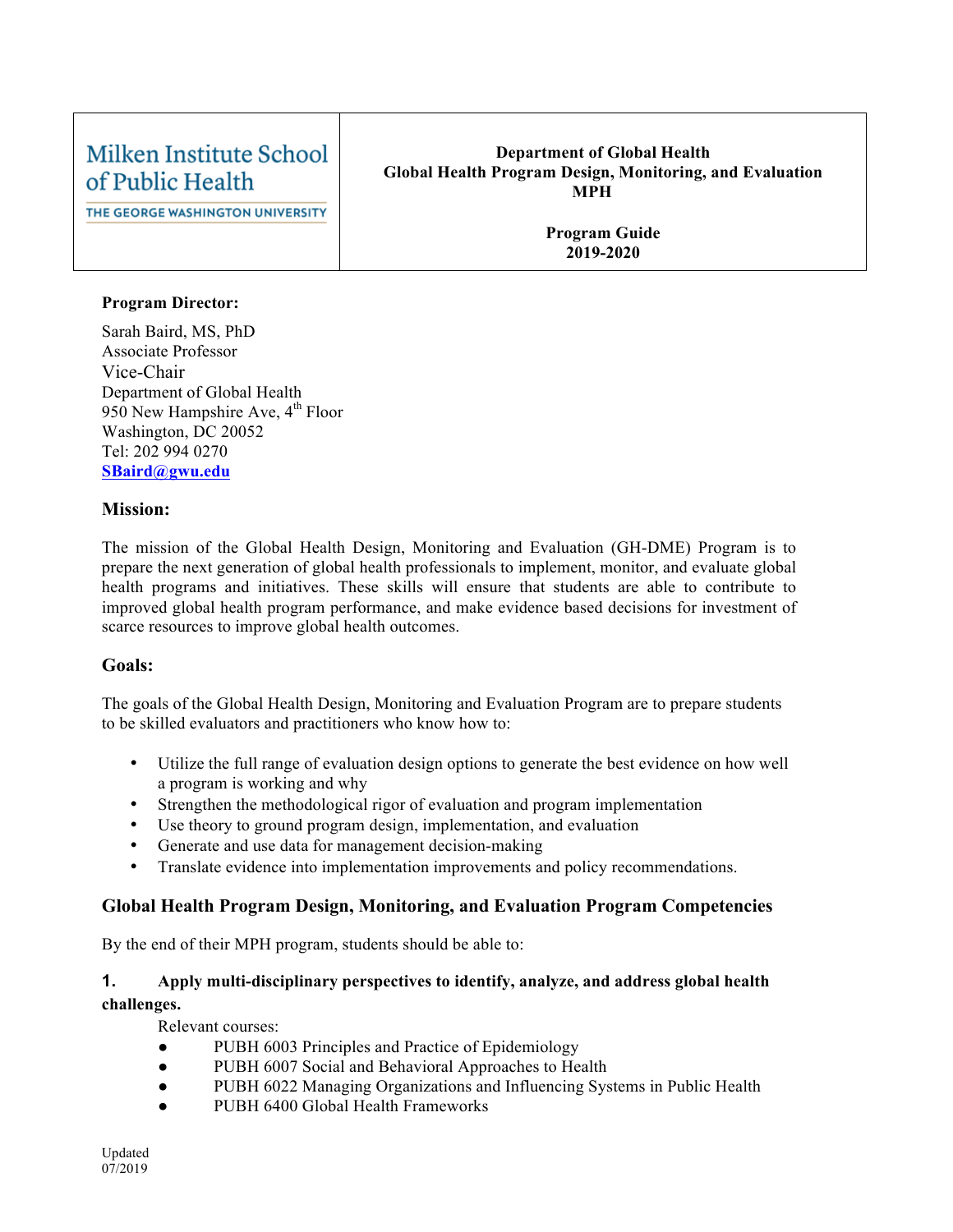- PUBH 6410 Global Health Study Design
- PUBH 6435 Global Health Program Design and Implementation

### **2. Distinguish between qualitative and quantitative methods and select the appropriate method depending on the specific research or programmatic need.**

Relevant courses:

- PUBH 6002 Biostatistical Applications in Public Health
- PUBH 6003 Principles and Practice of Epidemiology
- PUBH 6410 Global Health Study Design
- PUBH 6412 Global Health Quantitative Research Methods
- PUBH 6501 Evaluation of Health Promotion and Disease Prevention Programs

### **3. Interpret and critique research and best practices to inform the development of evidence-based solutions for global health challenges.**

Relevant courses:

- PUBH 6003 Principles and Practice of Epidemiology
- PUBH 6007 Social and Behavioral Approaches to Health
- PUBH 6400 Global Health Frameworks
- PUBH 6435 Global Health Program Design and Implementation
- PUBH 6501 Evaluation of Health Promotion and Disease Prevention Programs

### **4. Communicate public health evidence on global health topics to a variety of audiences, such as technical experts, policymakers, lay audiences, and other relevant stakeholders.**

Relevant courses:

- PUBH 6022 Managing Organizations and Influencing Systems in PH
- PUBH 6435 Global Health Program Design and Implementation
- PUBH 6501 Evaluation of Health Promotion and Disease Prevention Programs
- **5. Identify and address the ethical issues of global health programs, policies and research.** Relevant courses:
	- PUBH 6416 Ethical and Cultural Issues in Global Health Research and Programs
	- PUBH 6435 Global Health Program Design and Implementation
	- PUBH 6501 Evaluation of Health Promotion and Disease Prevention Programs

### **6. Engage with diverse individuals, organizations, and communities with respect for different values, beliefs and practices.**

Relevant courses:

- PUBH 6021 Leading Self and Teams in Public Health
- PUBH 6416 Ethical and Cultural Issues in Global Health Research and Programs
- PUBH 6501 Evaluation of Health Promotion and Disease Prevention Programs

# **7. Explain multilevel determinants of problems in Global Health and the basis for strategies and**

## **interventions.**

Relevant courses:

- PUBH 6007 Social and Behavioral Approaches to Health
- PUBH 6022 Managing Organizations and Influencing Systems in PH
- PUBH 6400 Global Health Frameworks
- PUBH 6435 Global Health Program Design and Implementation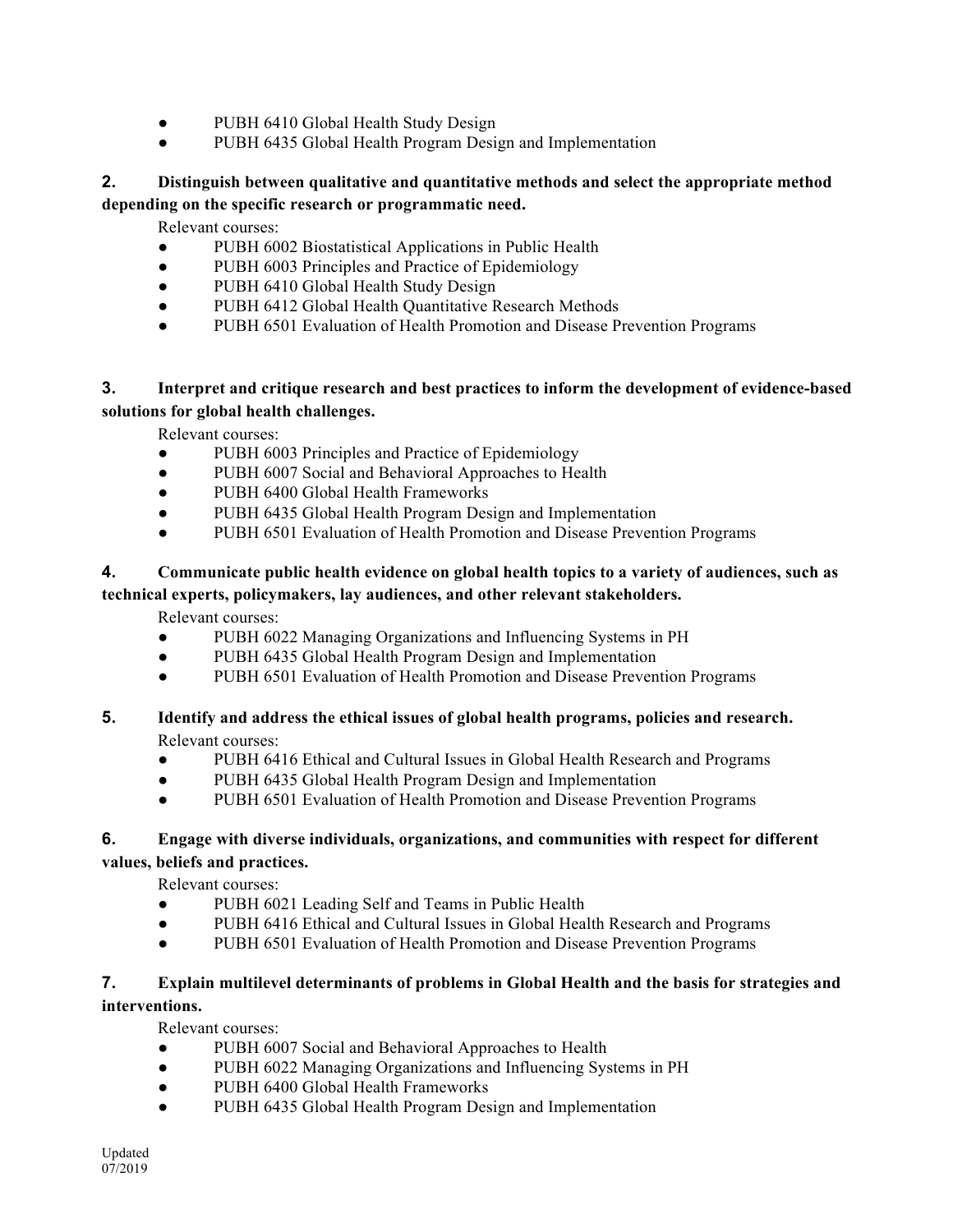● PUBH 6501 Evaluation of Health Promotion and Disease Prevention Programs

### **8. Describe the governance and institutional landscape of global health.**

Relevant courses:

- PUBH 6400 Global Health Frameworks
- **9. Demonstrate professionalism in practice, research and in communication activities.**  Relevant courses:
	- PUBH 6021 Leading Self and Teams in Public Health
	- PUBH 6410 Global Health Study Design
	- PUBH 6416 Ethical and Cultural Issues in Global Health Research and Programs
	- PUBH 6435 Global Health Program Design and Implementation

**10. Utilize epidemiological data, program theory, programmatic evidence, and health systems and policy contextual information for the design of effective global health interventions and programs, as well as their monitoring and evaluation.**

Relevant courses:

- PUBH 6400 Global Health Frameworks
- PUBH 6435 Global Health Program Design and Implementation
- PUBH 6501 Evaluation of Health Promotion and Disease Prevention Programs

### 11. **Compare and select monitoring frameworks and evaluation methods according to specified purposes for each**.

Relevant courses:

- PUBH 6435 Global Health Program Design and Implementation
- PUBH 6501 Evaluation of Health Promotion and Disease Prevention Programs

### **12. Identify frameworks for the design of culturally acceptable and contextually feasible global health interventions and evaluations.**

Relevant courses:

- PUBH 6435 Global Health Program Design and Implementation
- PUBH 6501 Evaluation of Health Promotion and Disease Prevention Programs

### **13. Apply research, leadership, and communication skills to support the design, implementation, evidence and policy cycle.**

Relevant courses:

- PUBH 6021 Leading Self and Teams in Public Health
- PUBH 6435 Global Health Program Design and Implementation
- PUBH 6501 Evaluation of Health Promotion and Disease Prevention Programs
- PUBH 6410 Global Health Study Design
- PUBH 6412 Global Health Quantitative Research Methods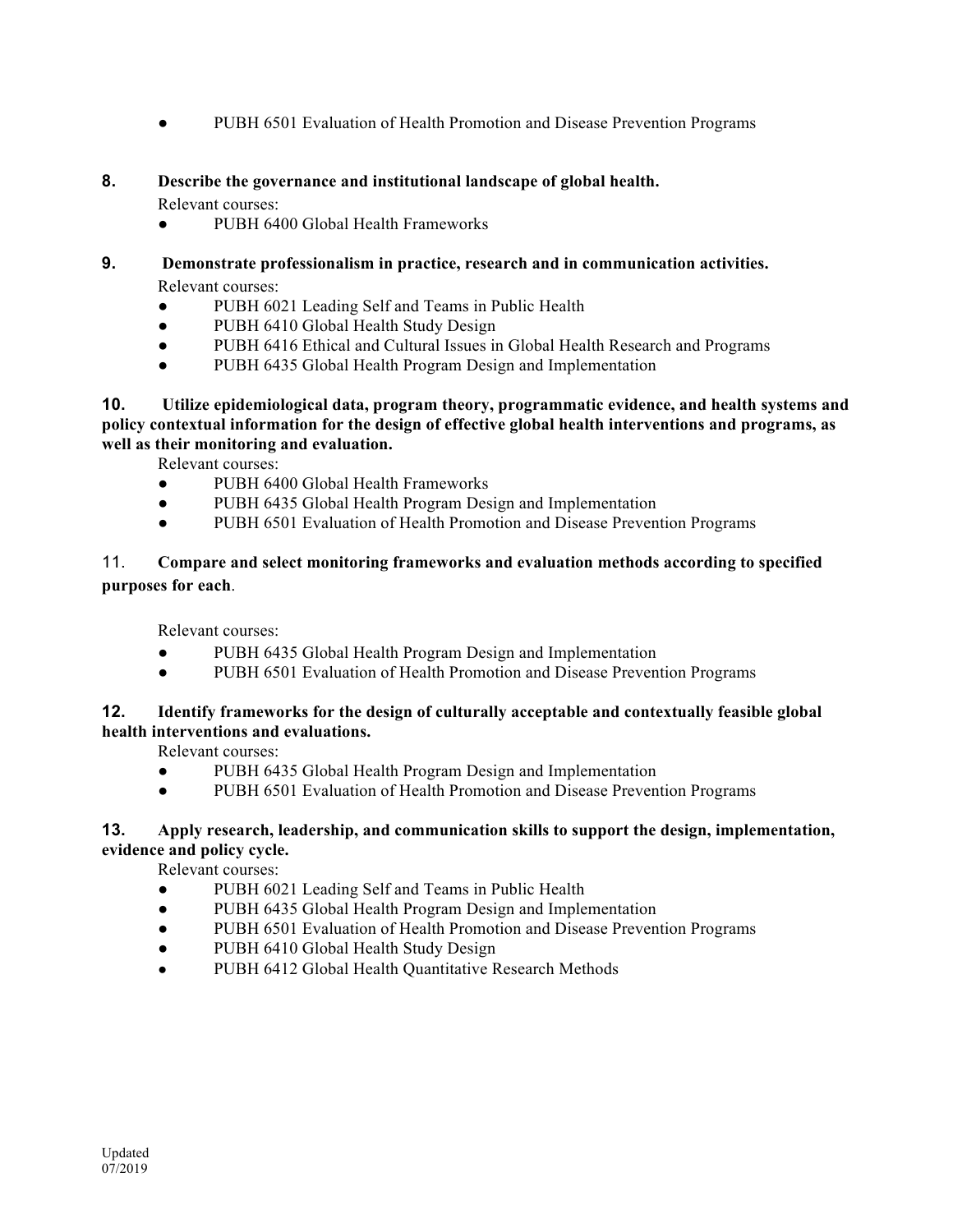# Milken Institute School of Public Health

#### **Master of Public Health Global Health Program Design, Monitoring and Evaluation**

**Program-at-a-Glance 2019-2020**

THE GEORGE WASHINGTON UNIVERSITY

**Begin Planning Your Culminating Project 11-12 Months Prior to Program Completion**

| <b>Required Core Courses (17 credits)</b>                        |                                                                                                      |                  |                         |       |  |  |  |
|------------------------------------------------------------------|------------------------------------------------------------------------------------------------------|------------------|-------------------------|-------|--|--|--|
| <b>Required Core Course</b>                                      |                                                                                                      | <b>Credits</b>   | <b>Semester Offered</b> | Grade |  |  |  |
| <b>PUBH 6002</b>                                                 | Biostatistical Applications for Public Health                                                        | 3                | Fall, Spring, Summer    |       |  |  |  |
| <b>PUBH 6003</b>                                                 | Principles and Practice of Epidemiology                                                              | 3                | Fall, Spring, Summer    |       |  |  |  |
| <b>PUBH 6007</b>                                                 | Social and Behavioral Approaches to Public Health                                                    | 2                | Fall, Spring, Summer    |       |  |  |  |
| <b>PUBH 6011</b>                                                 | Environmental and Biological Foundations of<br>Public Health                                         | $\overline{3}$   | Fall, Spring, Summer    |       |  |  |  |
| <b>PUBH 6012</b>                                                 | Fundamentals of Health Policy: Public Health and<br>Healthcare                                       | $\overline{2}$   | Fall, Spring, Summer    |       |  |  |  |
| <b>PUBH 6021</b>                                                 | Leading Self and Teams in Public Health                                                              | $\mathbf{1}$     | Fall, Spring, Summer    |       |  |  |  |
| <b>PUBH 6022</b>                                                 | Managing Organizations and Influencing Systems<br>in PH                                              | $\mathbf{1}$     | Fall, Spring, Summer    |       |  |  |  |
| <b>PUBH 6023</b>                                                 | Interprofessional Education Experience                                                               | $\boldsymbol{0}$ | Fall, Spring Summer     |       |  |  |  |
| <b>PUBH 6015</b>                                                 | <b>Culminating Experience</b>                                                                        | $\overline{2}$   | Fall, Spring, Summer    |       |  |  |  |
| <b>Total</b>                                                     | <b>Core Credits</b>                                                                                  | 17               |                         |       |  |  |  |
| <b>Required Global Health Departmental Courses (12 credits)</b>  |                                                                                                      |                  |                         |       |  |  |  |
| <b>PUBH 6400</b>                                                 | Global Health Frameworks                                                                             | $\overline{2}$   | Fall                    |       |  |  |  |
| <b>PUBH 6410</b>                                                 | Global Health Study Design<br>Prerequisites: PubH 6003                                               | 1                | Fall, Spring            |       |  |  |  |
| <b>PUBH 6412</b>                                                 | Global Health Quantitative Research Methods<br>Prerequisite: PubH 6002                               | 3                | Spring, Summer          |       |  |  |  |
| <b>PUBH 6416</b>                                                 | Ethical & Cultural Issues in Global Health<br>Research & Programs                                    | 1                | Fall, Spring            |       |  |  |  |
| <b>PUBH 6435</b>                                                 | Global Health Program Design and<br>Implementation                                                   | 2                | Spring, Summer          |       |  |  |  |
| <b>PUBH 6501</b>                                                 | Evaluation of Health Promotion and Disease<br><b>Prevention Programs</b>                             | $\overline{3}$   | Fall, Spring,           |       |  |  |  |
| Selective Courses (choose at least 6 credits from the following) |                                                                                                      |                  |                         |       |  |  |  |
| <b>PUBH 6411</b>                                                 | Global Health Qualitative Research Methods                                                           | $\overline{c}$   | Spring, Summer          |       |  |  |  |
| <b>PUBH 6436</b>                                                 | Global Health Program Management and<br>Leadership                                                   | 2                | Fall, Summer            |       |  |  |  |
| <b>PUBH 6440</b>                                                 | Global Health Economics and Finance                                                                  | $\overline{c}$   | Spring                  |       |  |  |  |
| <b>PUBH 6495</b>                                                 | Field Trial Methods and Application<br>Prerequisites: PubH 6002, 6003, 6400                          | $\overline{2}$   | Fall                    |       |  |  |  |
| <b>PUBH 6445</b>                                                 | Quantitative Methods for Impact Evaluation<br>Prerequisites: PubH 6002, 6412, 6501<br>(co-requisite) | $\overline{2}$   | Fall                    |       |  |  |  |
| Elective Courses (choose at least 10 credits from the following) |                                                                                                      |                  |                         |       |  |  |  |
| <b>PUBH 6489</b>                                                 | Evaluation of Nutrition Program and Policies                                                         | 1                | Summer                  |       |  |  |  |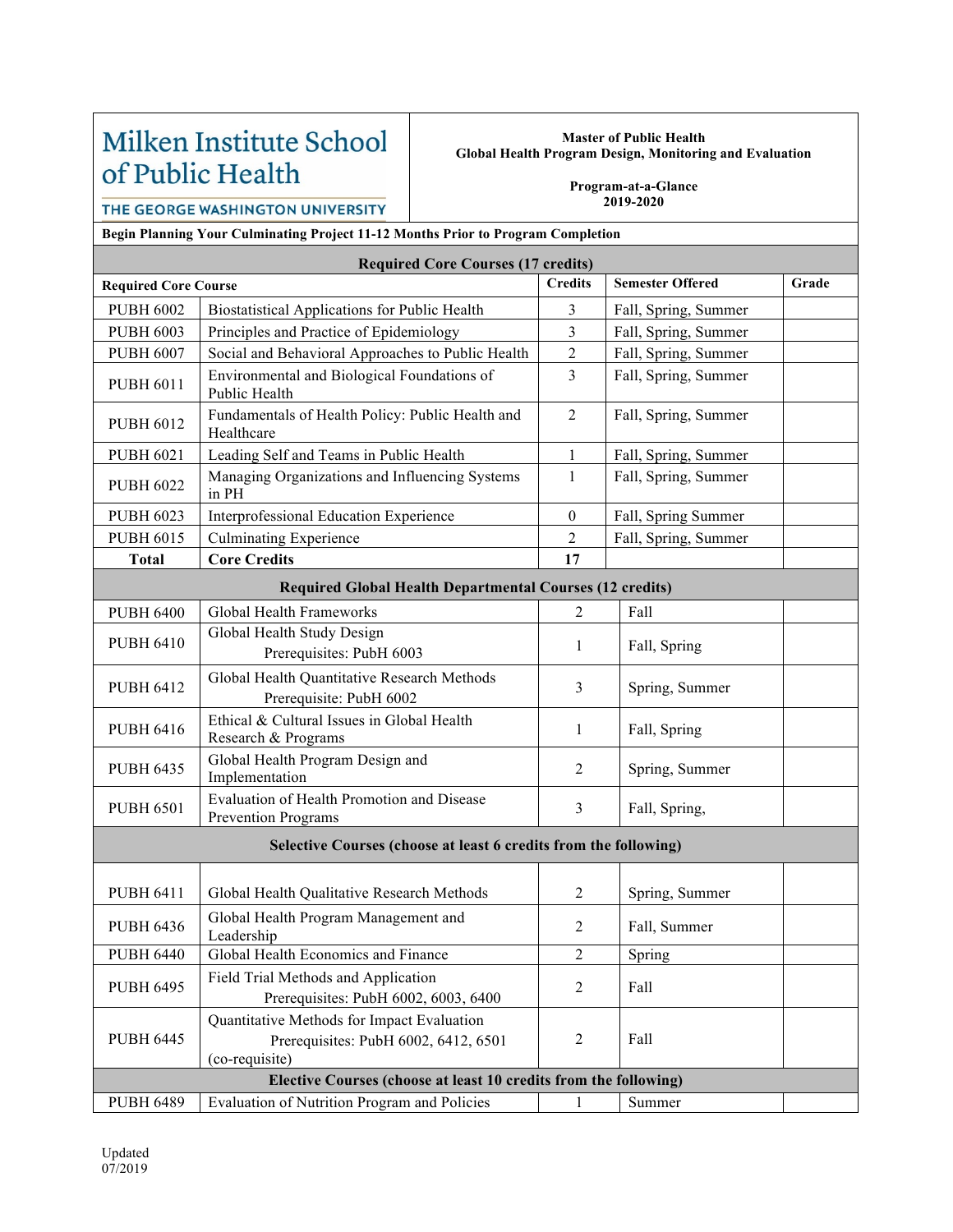| <b>PUBH 6480</b> | Public Health in Complex Emergencies                                                                                                   | $\overline{2}$ | Fall                 |  |  |
|------------------|----------------------------------------------------------------------------------------------------------------------------------------|----------------|----------------------|--|--|
| <b>PUBH 6481</b> | Global Mental Health                                                                                                                   | 2              | Spring               |  |  |
| <b>PUBH 6482</b> | International Nutrition and Food Policy                                                                                                | 2              | Spring               |  |  |
| <b>PUBH 6484</b> | Prevention and Control of Vector Borne Diseases                                                                                        | $\overline{2}$ | Fall                 |  |  |
| <b>PUBH 6485</b> | Prevention and Control of Water and Sanitation<br><b>Diseases</b>                                                                      |                | Summer               |  |  |
| <b>PUBH 6132</b> | WASH/Disaster Relief Management and<br>Development                                                                                     | 2              | Fall                 |  |  |
| <b>PUBH 6250</b> | Epidemiology of HIV/AIDS                                                                                                               | $\mathfrak{D}$ | Fall                 |  |  |
| <b>PUBH 6442</b> | <b>Comparative Health Systems</b>                                                                                                      | 2              | Fall                 |  |  |
| <b>PUBH 6441</b> | Global Health Organizations and Regulations                                                                                            | 3              | Fall                 |  |  |
| <b>PUBH 6262</b> | Introduction to Geographical Information Systems                                                                                       |                | Fall, Spring, Summer |  |  |
| <b>PUBH 6263</b> | Advanced Geographical Information Systems                                                                                              |                | Fall, Spring, Summer |  |  |
| <b>PUBH 6508</b> | Cost-Effectiveness Analysis of Health Promotion<br>Interventions                                                                       | 3              | Fall, Spring II      |  |  |
| <b>PUBH 6399</b> | Cost-Benefit Analysis in HC                                                                                                            | $\overline{2}$ |                      |  |  |
| PUBH 6xxx        | Any PUBH graduate level course may be<br>substituted for an elective course above. Other<br>course(s) with advisor's advanced approval | $1 - 3$        | Fall, Spring, Summer |  |  |
|                  |                                                                                                                                        |                |                      |  |  |
| <b>Total</b>     |                                                                                                                                        | 45             |                      |  |  |